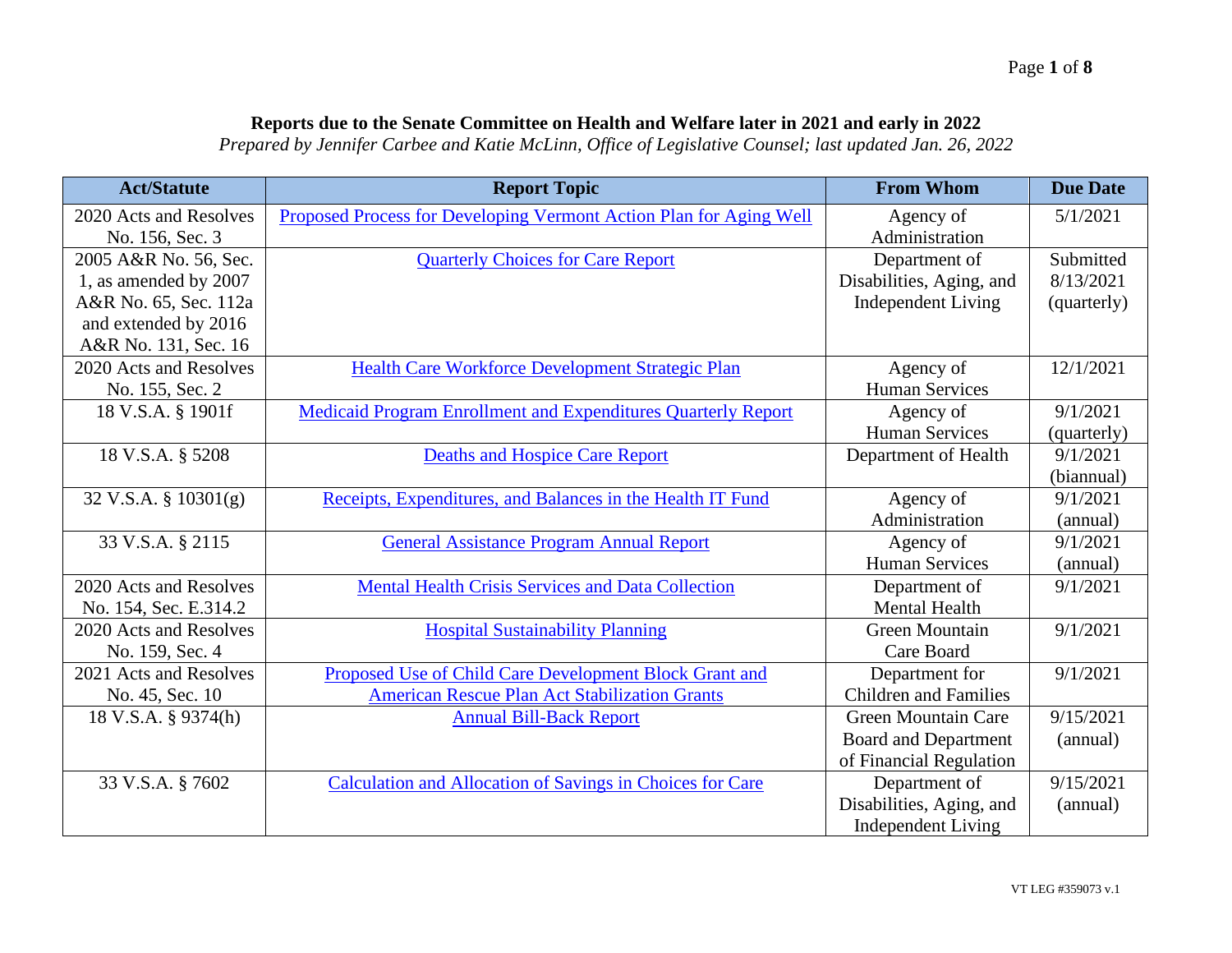| <b>Act/Statute</b>       | <b>Report Topic</b>                                                       | <b>From Whom</b>               | <b>Due Date</b> |
|--------------------------|---------------------------------------------------------------------------|--------------------------------|-----------------|
| 2020 Acts and Resolves   | Clinical Prior Authorization Requirements in the Vermont Medicaid         | Department of                  | 9/30/2021       |
| No. 140, Sec. 12         | Program                                                                   | <b>Vermont Health Access</b>   |                 |
| 2021 Acts and Resolves   | Appropriation to Expand High-Quality Mental Health and Substance          | Agency of                      | 9/30/2021       |
| No. 74, Sec. E. 311      | <b>Use Disorder Treatment Professionals</b>                               | <b>Human Services</b>          | (quarterly)     |
| 33 V.S.A. § 1901e        | <b>Global Commitment Investment Report</b>                                | Agency of                      | 10/1/2021       |
|                          |                                                                           | <b>Human Services</b>          | (annual)        |
| 33 V.S.A. § 2001(c)      | <b>Pharmacy Best Practices and Cost Control Program Annual Report</b>     | Department of Vermont          | 10/30/2021      |
|                          |                                                                           | <b>Health Access</b>           | (annual)        |
| 2021 Acts and Resolves   | <b>Specialized Child Care Transportation</b>                              | Department for                 | 11/1/2021       |
| No. 74, Sec. E.318.1     |                                                                           | <b>Children</b> and Families   |                 |
| 2021 Acts and Resolves   | <b>General Assistance Emergency Housing Report</b>                        | Department for                 | 11/1/2021       |
| No. 74, Sec. E.321.2     |                                                                           | <b>Children</b> and Families   |                 |
| 2005 A&R No. 56, Sec.    | <b>Quarterly Choices for Care Report</b>                                  | Department of                  | Submitted       |
| 1, as amended by 2007    |                                                                           | Disabilities, Aging, and       | 11/1/2021       |
| A&R No. 65, Sec. 112a    |                                                                           | <b>Independent Living</b>      | (quarterly)     |
| and extended by 2016     |                                                                           |                                |                 |
| A&R No. 131, Sec. 16     |                                                                           |                                |                 |
| 18 V.S.A. § 1561         | <b>Report of the Child Fatality Review Team</b>                           | Department of Health           | 11/2021         |
|                          |                                                                           |                                | (annual)        |
| 2018 (Sp. Sess.) Acts    | Utilization Impact of the Co-Payment Requirement for Chiropractic and     | <b>Green Mountain</b>          | 11/15/2021      |
| and Resolves No. 7, Sec. | <b>Physical Therapy Services Report</b>                                   | Care Board                     |                 |
| 4 as amended by 2019     |                                                                           |                                |                 |
| Acts and Resolves No. 3  |                                                                           |                                |                 |
| 18 V.S.A. § 1901f        | <b>Medicaid Program Enrollment and Expenditures Quarterly Report</b>      | Agency of                      | 12/1/2021       |
|                          |                                                                           | <b>Human Services</b>          | (quarterly)     |
| 18 V.S.A. § 4635         | <b>Report on Prescription Drug Cost Transparency</b>                      | Office of the                  | 12/1/2021       |
|                          |                                                                           | <b>Attorney General</b>        |                 |
| 2021 Acts and Resolves   | <b>Facilitation of Interstate Practice Using Telehealth Working Group</b> | Office of                      | 12/15/2021      |
| No. 21, Sec. 1(e)        |                                                                           | <b>Professional Regulation</b> |                 |
| 2020 Acts and Resolves   | <b>Mental Health Integration Council Progress Report</b>                  | <b>Departments of Mental</b>   | 12/15/2021      |
| No. 140, Sec. $4(e)(1)$  | (Note: due to Health Reform Oversight Committee)                          | Health and of Health           |                 |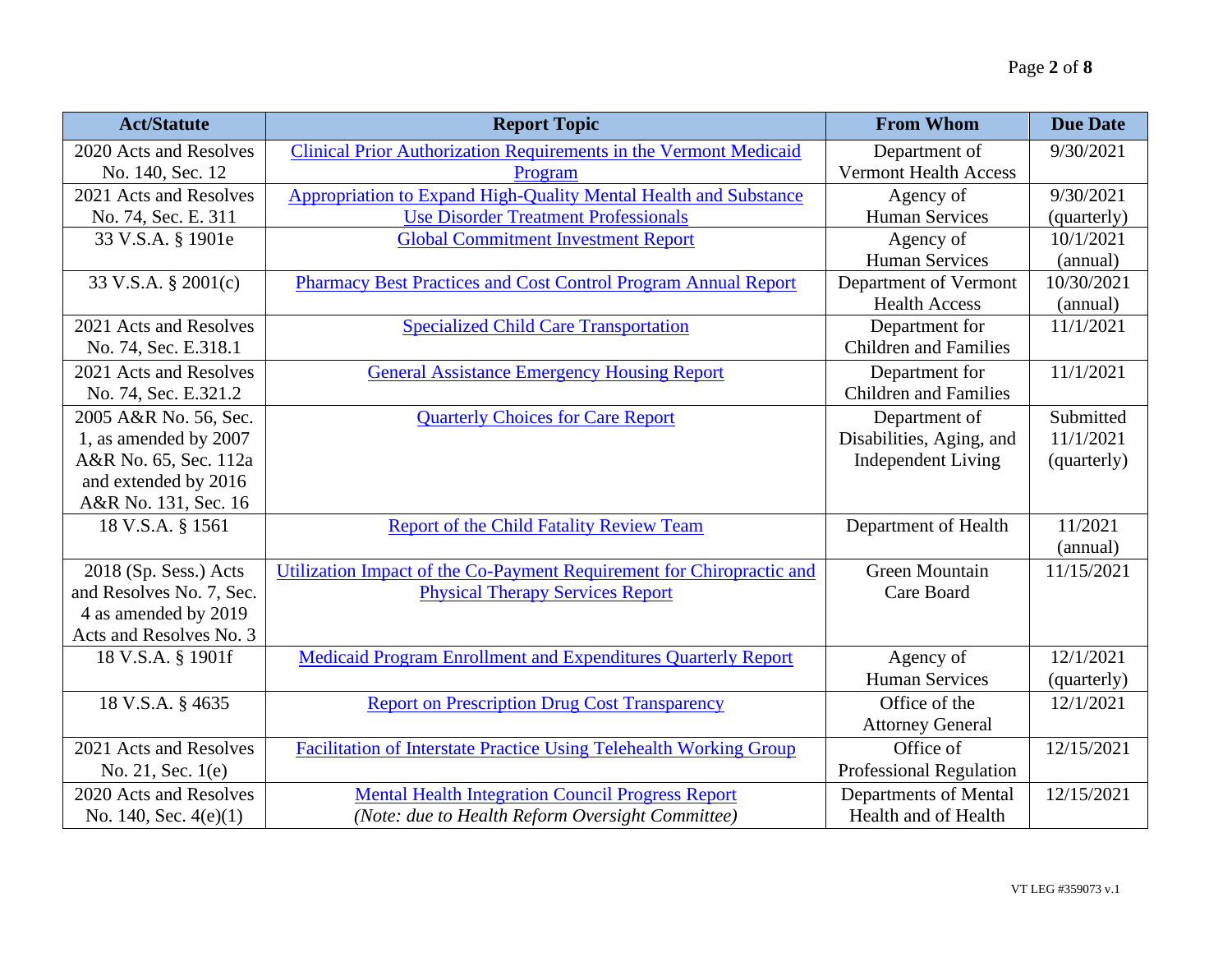| <b>Act/Statute</b>      | <b>Report Topic</b>                                                        | <b>From Whom</b>        | <b>Due Date</b> |
|-------------------------|----------------------------------------------------------------------------|-------------------------|-----------------|
| 2021 Acts and Resolves  | <b>Community Residential Facilities and Statewide Bed Needs Assessment</b> | Department of           | 12/15/2021      |
| No. 50, Sec. 27(c)      |                                                                            | Mental Health           |                 |
| 18 V.S.A. § 909         | Annual Report of the EMS Advisory Committee                                | <b>EMS Advisory</b>     | 1/1/2022        |
|                         |                                                                            | Committee               | (annual)        |
| 18 V.S.A. § 4474j(b)    | Marijuana for Symptom Relief                                               | Marijuana for Symptom   | 1/1/2022        |
|                         | (Note: this section is repealed effective $3/1/2022$ )                     | <b>Relief Oversight</b> | (annual)        |
|                         |                                                                            | Committee               |                 |
| 18 V.S.A. § 4803(f)     | <b>Report of the Substance Misuse Prevention Oversight</b>                 | <b>Advisory Council</b> | 1/1/2022        |
|                         | and Advisory Council                                                       |                         | (annual)        |
| 18 V.S.A. § 9603        | Office of the Health Care Advocate Annual Report                           | Office of the Health    | 1/1/2022        |
|                         |                                                                            | Care Advocate           | (annual)        |
| 18 V.S.A. § 4637        | Notice of Introduction of New High-Cost Prescription Drugs                 | Office of the           | At least        |
|                         | (Note: to be posted on AGO website; link is for July-September 2021)       | <b>Attorney General</b> | quarterly       |
| 18 V.S.A. § 4636        | Impact of Prescription Drug Costs on Health Insurance Premiums             | <b>Green Mountain</b>   | 1/1/2022        |
|                         | (Note: to be posted on GMCB website)                                       | Care Board              | (annual)        |
| 2018 Acts and Resolves  | Report of Advisory Council on Child Poverty and                            | <b>Advisory Council</b> | 1/1/2022        |
| No. 207, Sec. $1(d)(2)$ | <b>Strengthening Families</b>                                              | (Legislative Counsel)   | (annual)        |
|                         | (Note: Advisory Council did not meet in 2021)                              |                         |                 |
| 2021 Acts and Resolves  | Inventory and Evaluation of the Mental Health Services Provided by the     | Departments of          | 1/1/2022        |
| No. 57, Sec. 5          | Entity that the Department of Corrections Contracts with for Health        | Corrections and of      |                 |
|                         | <b>Care Services</b>                                                       | Mental Health           |                 |
| 2021 Acts and Resolves  | Appropriation to Expand High-Quality Mental Health and Substance           | Agency of               | 1/1/2022        |
| No. 74, Sec. E. 311     | <b>Use Disorder Treatment Professionals</b>                                | <b>Human Services</b>   | (quarterly;     |
|                         |                                                                            |                         | timing          |
|                         |                                                                            |                         | approximate)    |
| 3 V.S.A. § 3022a        | <b>Inventory of Agency of Human Services Grants</b>                        | Agency of               | 1/15/2022       |
|                         |                                                                            | <b>Human Services</b>   | (annual)        |
| 3 V.S.A. § 3085b        | <b>Commission on Alzheimer's Disease and Related Disorders</b>             | Commission on           | 1/15/2022       |
|                         |                                                                            | Alzheimer's Disease     | (annual)        |
|                         |                                                                            | and Related Disorders   |                 |
| 3 V.S.A. § 3090(e)      | Human Services Board Annual Report                                         | Human Services Board    | 1/15/2022       |
|                         |                                                                            |                         | (annual)        |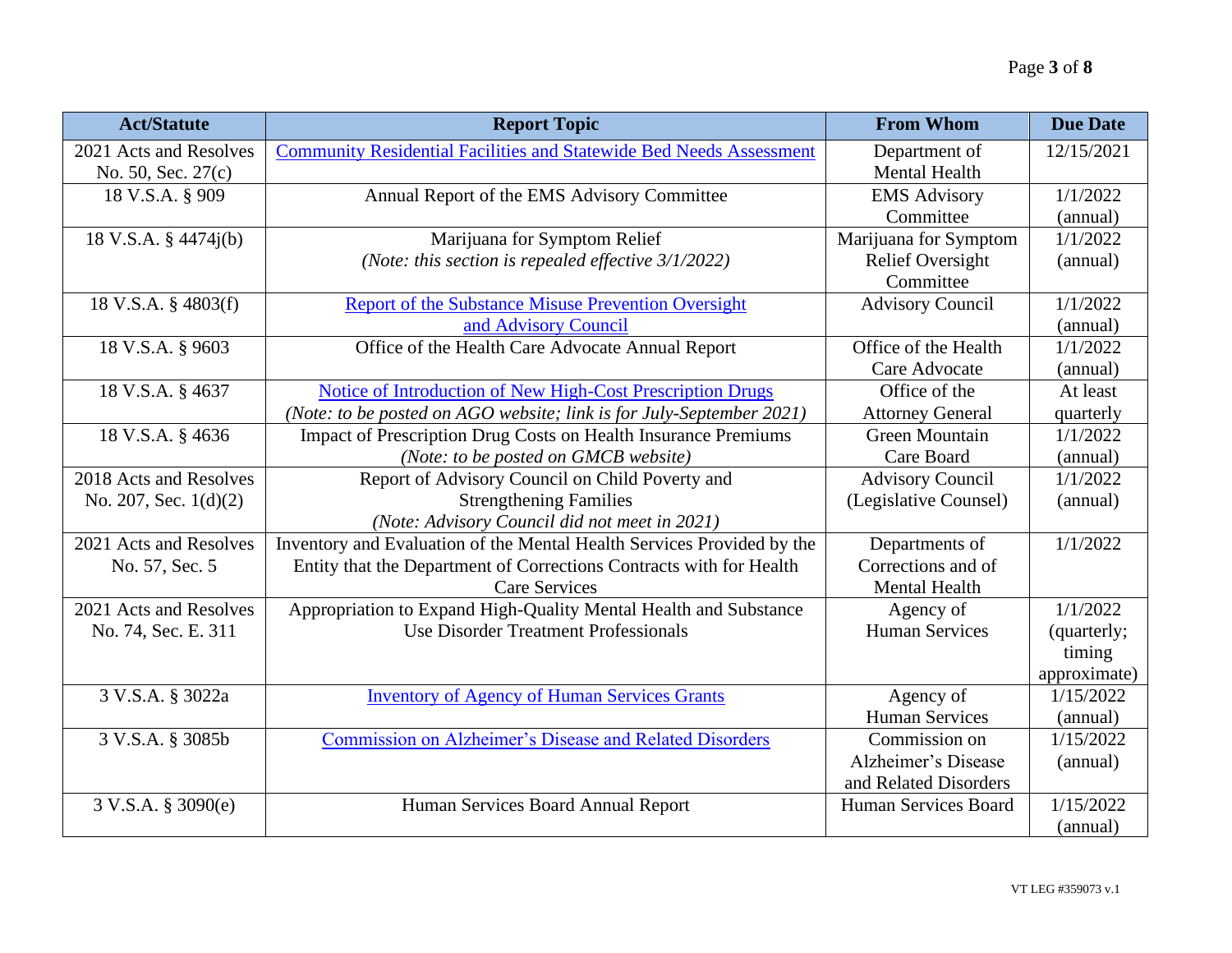| <b>Act/Statute</b>    | <b>Report Topic</b>                                                                                                                                            | <b>From Whom</b>             | <b>Due Date</b> |
|-----------------------|----------------------------------------------------------------------------------------------------------------------------------------------------------------|------------------------------|-----------------|
| 18 V.S.A. § 252(e)    | Report of the Health Equity Advisory Commission                                                                                                                | <b>Health Equity</b>         | 1/15/2022       |
|                       | (In 2022 only, report shall address FY23 budget recommendations, inclusive<br>definitions, and ARPA recommendations per 2021 Acts and Resolves No. 33, Sec. 6) | <b>Advisory Commission</b>   | (annual)        |
| 18 V.S.A. § 253(b)(2) | <b>Analysis of Health Equity Data</b>                                                                                                                          | Department of Health         | 1/15/2022       |
|                       |                                                                                                                                                                |                              | (annual)        |
| 18 V.S.A. § 1552(g)   | <b>Report of the Maternal Mortality Review Panel</b>                                                                                                           | <b>Maternal Mortality</b>    | 1/15/2022       |
|                       |                                                                                                                                                                | <b>Review Panel</b>          | (annual)        |
| 18 V.S.A. § 1756(b)   | Lead Poisoning Prevention in Young Children                                                                                                                    | Department of Health         | 1/15/2022       |
|                       |                                                                                                                                                                |                              | (annual)        |
| 18 V.S.A. § 4656      | Operation of Wholesale Rx Drug Importation Program                                                                                                             | Agency of                    | (annual once    |
|                       |                                                                                                                                                                | <b>Human Services</b>        | operational)    |
| 18 V.S.A. § 5293      | Report Concerning Patient Choice at the End of Life                                                                                                            | Department of Health         | 1/15/2022       |
|                       |                                                                                                                                                                |                              | (biennial)      |
| 18 V.S.A. § 7256      | Annual Report on Extent to Which Individuals with a Mental Health                                                                                              | Department of                | 1/15/2022       |
|                       | Condition or Psychiatric Disability Receive Care in Most Integrated and                                                                                        | <b>Mental Health</b>         | (annual)        |
|                       | <b>Least Restrictive Setting Available</b>                                                                                                                     |                              |                 |
| 18 V.S.A. § 8725(e)   | Implementation of Plan for Developmental Disabilities Services                                                                                                 | Department of                | 1/15/2022       |
|                       |                                                                                                                                                                | Disabilities, Aging, and     | (annual)        |
|                       |                                                                                                                                                                | <b>Independent Living</b>    |                 |
| 18 V.S.A. § 9352(e)   | Vermont Information Technology Leaders (VITL) annual report                                                                                                    | <b>VITL</b>                  | 1/15/2022       |
|                       |                                                                                                                                                                |                              | (annual)        |
| 18 V.S.A. § 9375(d)   | <b>Green Mountain Care Board Annual Report</b>                                                                                                                 | <b>Green Mountain</b>        | 1/15/2022       |
|                       |                                                                                                                                                                | Care Board                   | (annual)        |
| 18 V.S.A. § 9383(c)   | Health Care Expenditure Analysis                                                                                                                               | Green Mountain               | 1/15/2022       |
|                       |                                                                                                                                                                | Care Board                   | (annual)        |
| 33 V.S.A. § 1602      | Vermont Deaf, Hard of Hearing, and DeafBlind Advisory Council                                                                                                  | Deaf, Hard of Hearing,       | 1/15/2022       |
|                       |                                                                                                                                                                | and DeafBlind                | (annual)        |
|                       |                                                                                                                                                                | <b>Advisory Council</b>      |                 |
| 33 V.S.A. § 2032(e)   | Clinical Utilization Review Board annual report                                                                                                                | Department of                | 1/15/2022       |
|                       |                                                                                                                                                                | <b>Vermont Health Access</b> | (annual)        |
| 33 V.S.A. § 3505      | Distribution and Use of Supplemental Child Care Grants                                                                                                         | Department for               | 1/15/2022       |
|                       |                                                                                                                                                                | <b>Children</b> and Families | (annual)        |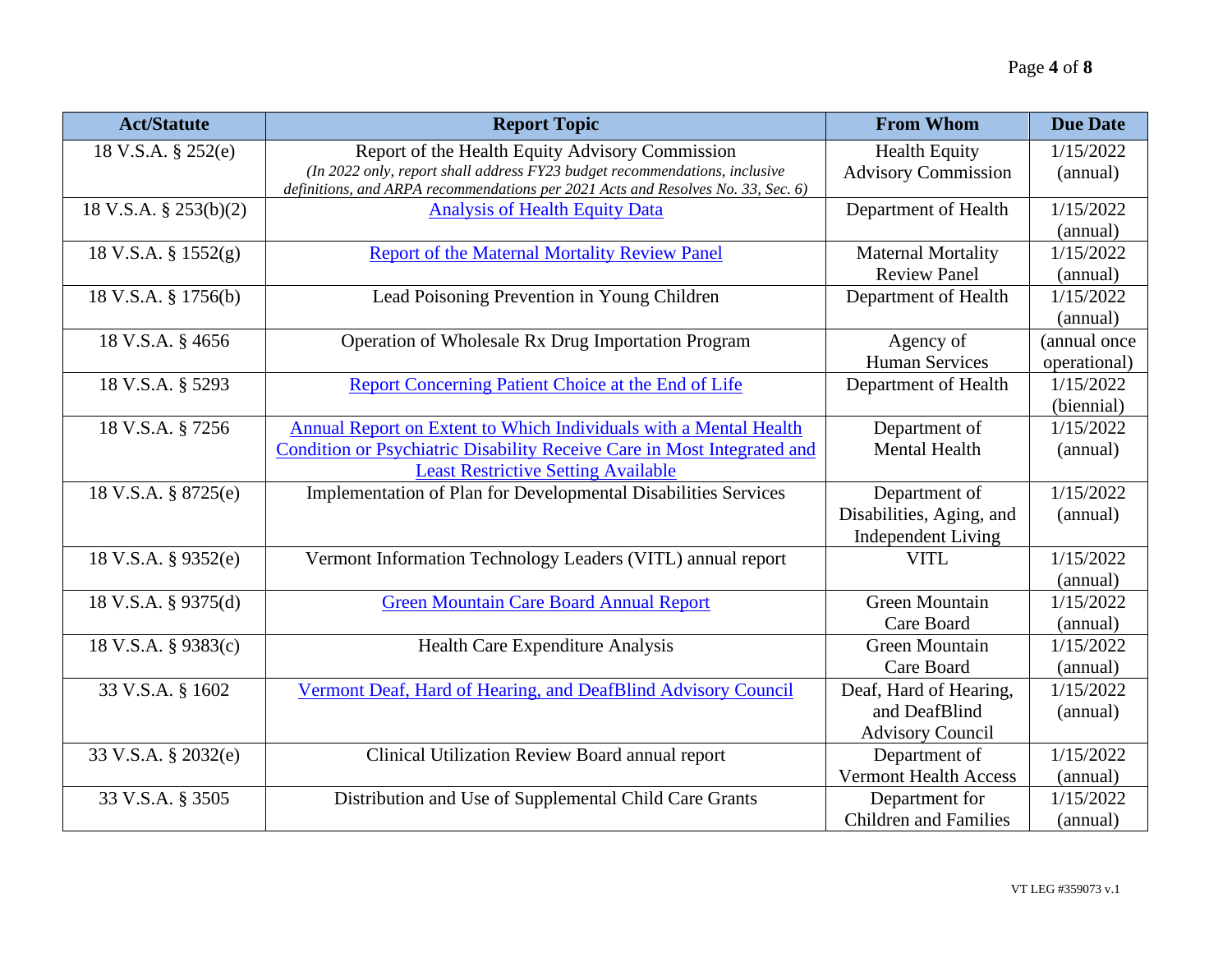| <b>Act/Statute</b>       | <b>Report Topic</b>                                              | <b>From Whom</b>                                      | <b>Due Date</b>       |
|--------------------------|------------------------------------------------------------------|-------------------------------------------------------|-----------------------|
| 33 V.S.A. § 6206(e)      | Report on State Plan on Aging Implementation                     | Department of<br>Disabilities, Aging, and             | 1/15/2022<br>(annual) |
|                          |                                                                  | <b>Independent Living</b>                             |                       |
| 33 V.S.A. § $6962(c)(1)$ | Report of the Vulnerable Adult Fatality Review Team              | Department of                                         | 1/15/2022             |
|                          |                                                                  | Disabilities, Aging, and<br><b>Independent Living</b> | (annual)              |
| 33 V.S.A. § 7503(10)     | Complaints, Conditions, and Care in Long-Term Care Facilities    | <b>State Long-Term</b>                                | 1/15/2022             |
|                          |                                                                  | Care Ombudsman                                        | (annual)              |
| 1998 Acts and Resolves   | Annual Report on Administration of Involuntary Nonemergency      | Department of                                         | 1/15/2022             |
| No. 114, Sec. 5          | <b>Psychiatric Medications</b>                                   | <b>Mental Health</b>                                  | (annual)              |
| 1998 Acts and Resolves   | Annual Independent Evaluation of Administration of Involuntary   | <b>Flint Springs Associates</b>                       | 1/15/2022             |
| No. 114, Sec. 6, as      | <b>Nonemergency Psychiatric Medications</b>                      |                                                       | (annual)              |
| amended by 2014 Acts     |                                                                  |                                                       |                       |
| and Resolves No. 192,    |                                                                  |                                                       |                       |
| Sec. 26                  |                                                                  |                                                       |                       |
| 2011 Acts and resolves   | Homelessness Emergency Shelter Grants and Management             | Agency of Human                                       | 1/15/2022             |
| No. 179, Sec. E.321.1(a) |                                                                  | Services                                              | (as part of           |
| as amended by 2012       |                                                                  |                                                       | annual                |
| <b>Acts and Resolves</b> |                                                                  |                                                       | budget                |
| No.139, Sec. 50          |                                                                  |                                                       | presentation)         |
| 2014 Acts and Resolves   | Substance Abuse Treatment Services Delivery Program's Success    | Agency of Human                                       | 1/15/2022             |
| No. 179, Sec. E.306.2(a) |                                                                  | Services/Department of                                | (annual)              |
|                          |                                                                  | Health/Department of                                  |                       |
|                          |                                                                  | <b>Vermont Health Access</b>                          |                       |
| 2016 Acts and Resolves   | Payment and Delivery System Reform for Medicaid Services and     | Agency of                                             | 1/15/2022             |
| No. 113, Sec. 12         | <b>Providers (Medicaid Pathways)</b>                             | <b>Human Services</b>                                 | (annual               |
|                          |                                                                  |                                                       | $2017 - 2022$         |
| 2018 Acts and Resolves   | Data on Patients Seeking Mental Health Care in Hospital Settings | Department of                                         | 1/15/2022             |
| No. 200, Sec. 7(b), as   |                                                                  | <b>Mental Health</b>                                  | (annual               |
| amended by 2021 Acts     |                                                                  |                                                       | 2021-2023)            |
| and Resolves No. 30,     |                                                                  |                                                       |                       |
| Sec. 4                   |                                                                  |                                                       |                       |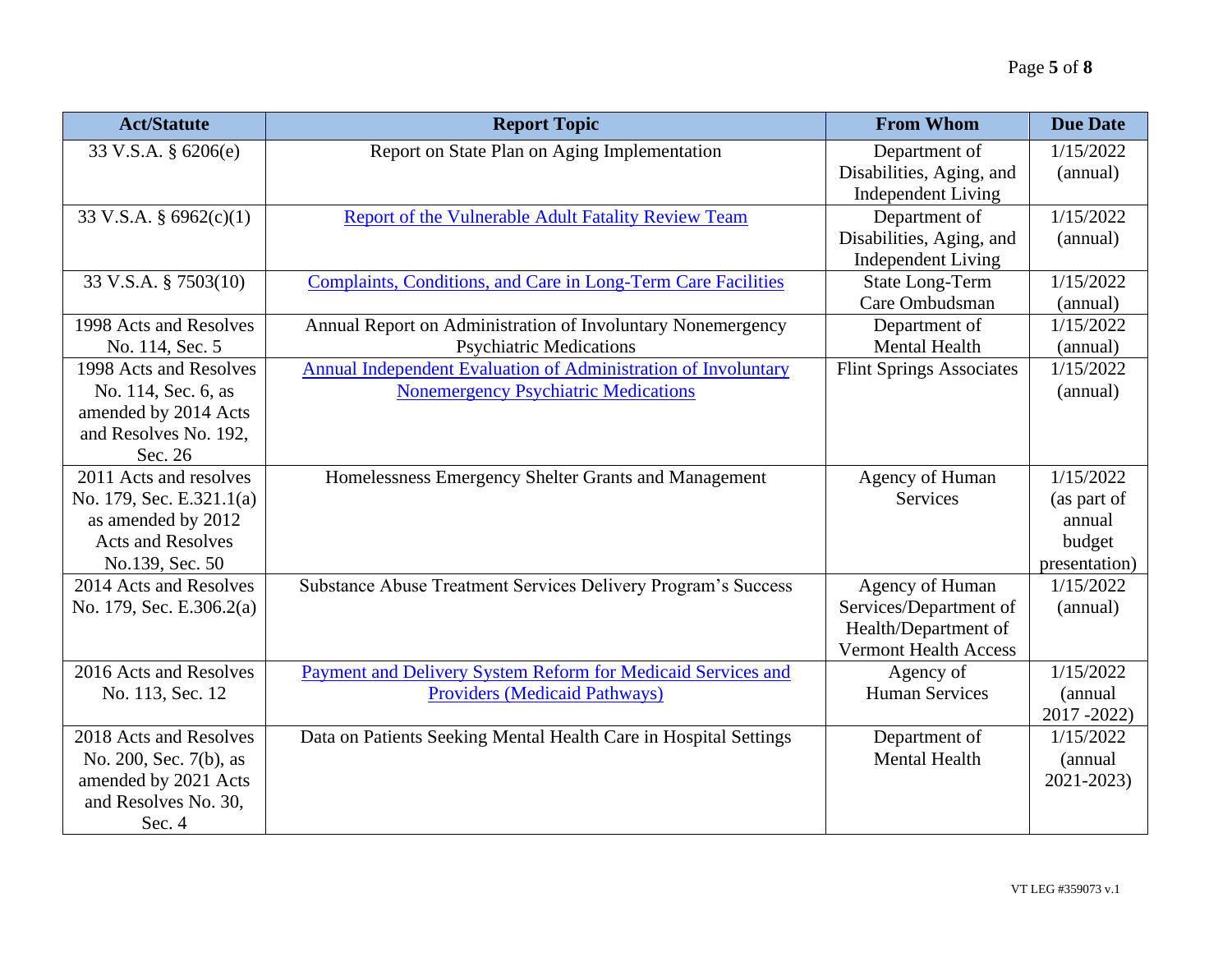| <b>Act/Statute</b>            | <b>Report Topic</b>                                                    | <b>From Whom</b>             | <b>Due Date</b> |
|-------------------------------|------------------------------------------------------------------------|------------------------------|-----------------|
| 2018 Acts and Resolves        | Update on Progress in Addressing CMS Requirement to Reduce Federal     | Agency of                    | 1/15/2022       |
| No. 200, Sec. 10(2)           | <b>Medicaid Spending on IMDs</b>                                       | <b>Human Services</b>        | (annual         |
|                               |                                                                        |                              | 2019 - 2025)    |
| 2020 Acts and Resolves        | <b>Electronic Health Record Tools for Prior Authorization Requests</b> | Department of                | 1/15/2022       |
| No. 140, Sec. 9               |                                                                        | <b>Financial Regulation</b>  |                 |
| 2020 Acts and Resolves        | <b>Prior Authorization Requirements and the All-Payer Model</b>        | <b>Green Mountain</b>        | 1/15/2022       |
| No. 140, Sec. 10              |                                                                        | Care Board                   |                 |
| 2020 Acts and Resolves        | <b>Embedding Mental Health Clinicians in Police Barracks;</b>          | Department of                | 1/15/2022       |
| No. 154, Sec.                 | <b>Program Impact</b>                                                  | <b>Public Safety</b>         |                 |
| E.209(c)(3)(B)                |                                                                        |                              |                 |
| 2020 Acts and Resolves        | <b>Adult Protective Services Program Annual Report</b>                 | Department of                | 1/15/2022       |
| No. 156, Sec. 2               |                                                                        | Disabilities, Aging, and     | (annually)      |
| $(33 \text{ V.S.A. } § 6916)$ |                                                                        | <b>Independent Living</b>    |                 |
| 2021 Acts and Resolves        | Estimated FY23 Costs of Providing Dr. Dynasaur-Like Coverage to        | Agency of                    | $1/15/2022$ (in |
| No. 48, Sec. 3                | Children and Pregnant Individuals Regardless of Immigration Status     | <b>Human Services</b>        | FY23 budget     |
|                               |                                                                        |                              | presentation)   |
| 2021 Acts and Resolves        | <b>Preliminary Report of the Forensic Care Working Group</b>           | Department of                | 1/15/2022       |
| No. 57, Sec. $6(b)(2)$        |                                                                        | <b>Mental Health</b>         |                 |
| 2021 Acts and Resolves        | Final Report of the Task Force on Affordable, Accessible Health Care   | <b>Task Force on</b>         | 1/15/2022       |
| No. 74, Sec. E.               |                                                                        | Affordable, Accessible       |                 |
| 126(b)(f)(2)                  |                                                                        | <b>Health Care</b>           |                 |
| 2021 Acts and Resolves        | <b>Review of Benchmark Plan Establishing Essential Health Benefits</b> | Department of                | 1/15/2022       |
| No. 74, Sec. 227(b)           |                                                                        | Financial Regulation         |                 |
| 2021 Acts and Resolves        | <b>National Issues Affecting 340 Drug Pricing Program</b>              | Department of                | 1/15/2022       |
| No. 74, Sec. 227.3            |                                                                        | <b>Financial Regulation</b>  |                 |
| 16 V.S.A. § 829 $(e)(10)$     | <b>Evaluation of Prekindergarten Programs</b>                          | <b>Agency of Education</b>   | 2022            |
|                               |                                                                        | and Department for           | (annual)        |
|                               |                                                                        | <b>Children and Families</b> |                 |
| 18 V.S.A. § 7257b             | Report of Emergency Service Provider Wellness Commission               | <b>Emergency Service</b>     | 2022            |
|                               |                                                                        | <b>Provider Wellness</b>     | (annual)        |
|                               |                                                                        | Commission                   |                 |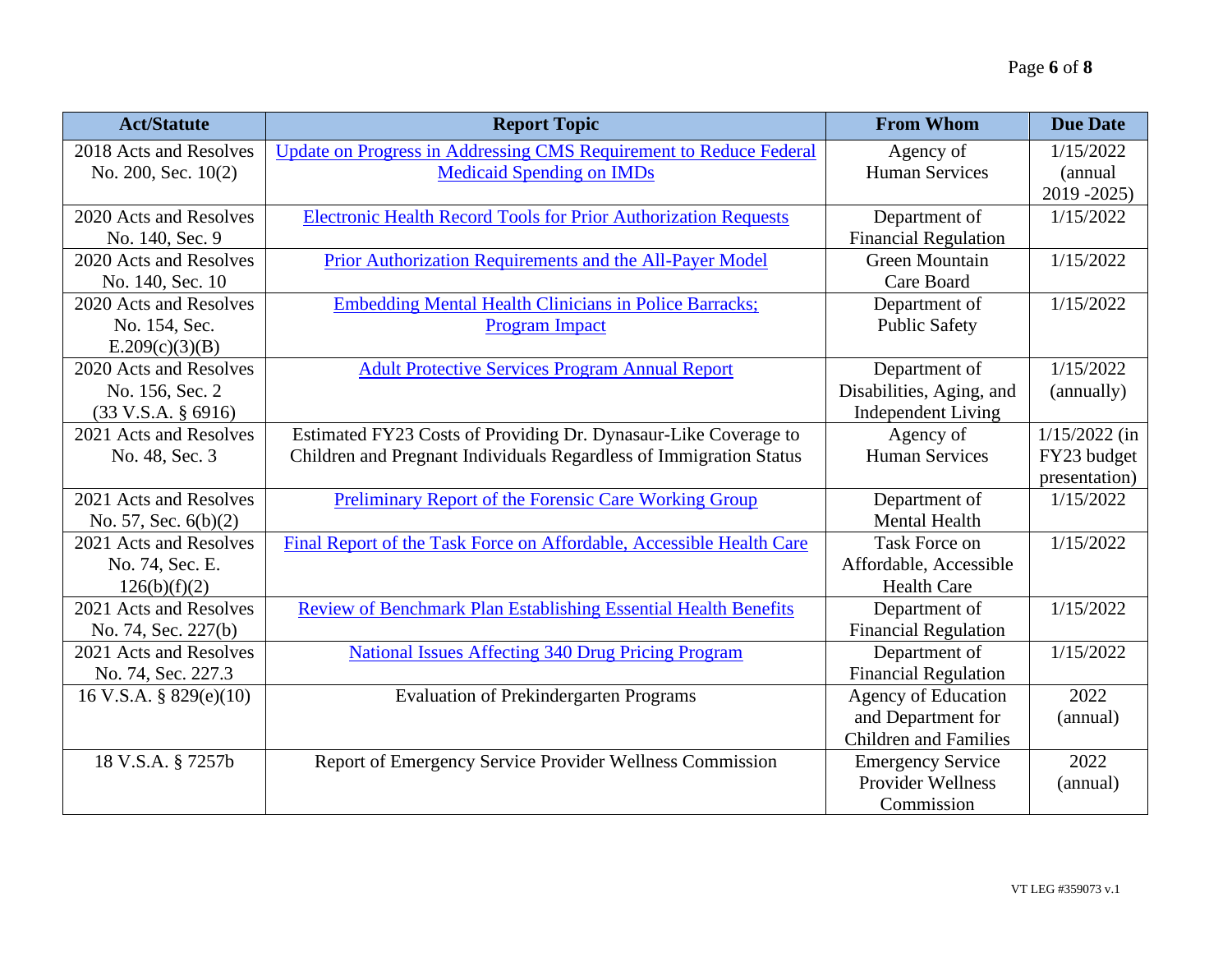| <b>Act/Statute</b>      | <b>Report Topic</b>                                                     | <b>From Whom</b>               | <b>Due Date</b> |
|-------------------------|-------------------------------------------------------------------------|--------------------------------|-----------------|
| 18 V.S.A. § 709         | <b>Blueprint for Health Annual Report</b>                               | Department of                  | 1/31/2022       |
|                         |                                                                         | <b>Vermont Health Access</b>   | (annual)        |
| 33 V.S.A. § 1134        | <b>Reach Up Evaluation</b>                                              | Department for                 | 1/31/2022       |
|                         |                                                                         | <b>Children</b> and Families   | (annual)        |
| 2019 Acts and Resolves  | Prior Authorization for Medication-Assisted Treatment in Medicaid       | Department of                  | 2/1/2022        |
| No. 43, Sec. 4          |                                                                         | <b>Vermont Health Access</b>   | (annual from    |
|                         |                                                                         |                                | 2020-2022)      |
| 2020 Acts and Resolves  | Price Transparency Dashboard Demonstration and Recommendations          | <b>Green Mountain</b>          | 2/1/2022        |
| No. 159, Sec. 3         |                                                                         | Care Board                     |                 |
| 2021 Acts and Resolves  | Necessity of Notification to Prosecutor if Person is Not Complying with | Department of                  | 2/15/2022       |
| No. 57, Sec. 6(c)       | an Order of Nonhospitalization & Progress Report on Forensic Working    | <b>Mental Health</b>           |                 |
|                         | Group Study of Models for Forensic Treatment                            |                                |                 |
|                         | <b>Future reports</b>                                                   |                                |                 |
| 2020 Acts and Resolves  | Report of Self-Neglect Working Group                                    | Self-Neglect                   | 7/1/2022        |
| No. 156, Sec. 7         |                                                                         | <b>Working Group</b>           |                 |
| 2021 Acts and Resolves  | Costs and Implications of Enrollment-Based Model for Child Care         | Department for                 | 7/1/2022        |
| No. 45, Sec. 12         | <b>Financial Assistance Program</b>                                     | <b>Children</b> and Families   |                 |
| 2021 Acts and Resolves  | Child Care and Early Childhood Education Systems Analysis               | Consultant hired by            | 7/1/2022        |
| No. 45, Sec. $13(a)(2)$ |                                                                         | <b>Building Bright Futures</b> |                 |
| 2021 Acts and Resolves  | Final Report of the Forensic Care Working Group                         | Department of                  | 8/1/2022        |
| No. 57, Sec. $6(b)(1)$  |                                                                         | <b>Mental Health</b>           |                 |
| 2021 Acts and Resolves  | Recommendations for Improving Cultural Competency, Cultural             | <b>Health Equity</b>           | 10/1/2022       |
| No. 33, Sec. 5          | Humility, and Antiracism in Health Care System                          | <b>Advisory Commission</b>     |                 |
| 2021 Acts and Resolves  | Child Care and Early Childhood Education Financing Study:               | Consultant hired by            | 12/1/2022       |
| No. 45, Sec. $14(b)(1)$ | <b>Preliminary Results</b>                                              | Joint Fiscal Office            |                 |
| 2021 Acts and Resolves  | Child Care and Early Childhood Education Financing Study:               | Consultant hired by            | 1/15/2023       |
| No. 45, Sec. $14(b)(2)$ | <b>Final Report</b>                                                     | Joint Fiscal Office            |                 |
| 2020 Acts and Resolves  | Mental Health Integration Council Final Report                          | <b>Mental Health</b>           | 1/15/2023       |
| No. 140, Sec. $4(e)(2)$ |                                                                         | <b>Integration Council</b>     |                 |
| 2021 Acts and Resolves  | Delivery of Health Care Services by Audio-Only Telephone in 2022        | Department of                  | 12/1/2023       |
| No. 6, Sec. 6(b)        |                                                                         | <b>Financial Regulation</b>    |                 |